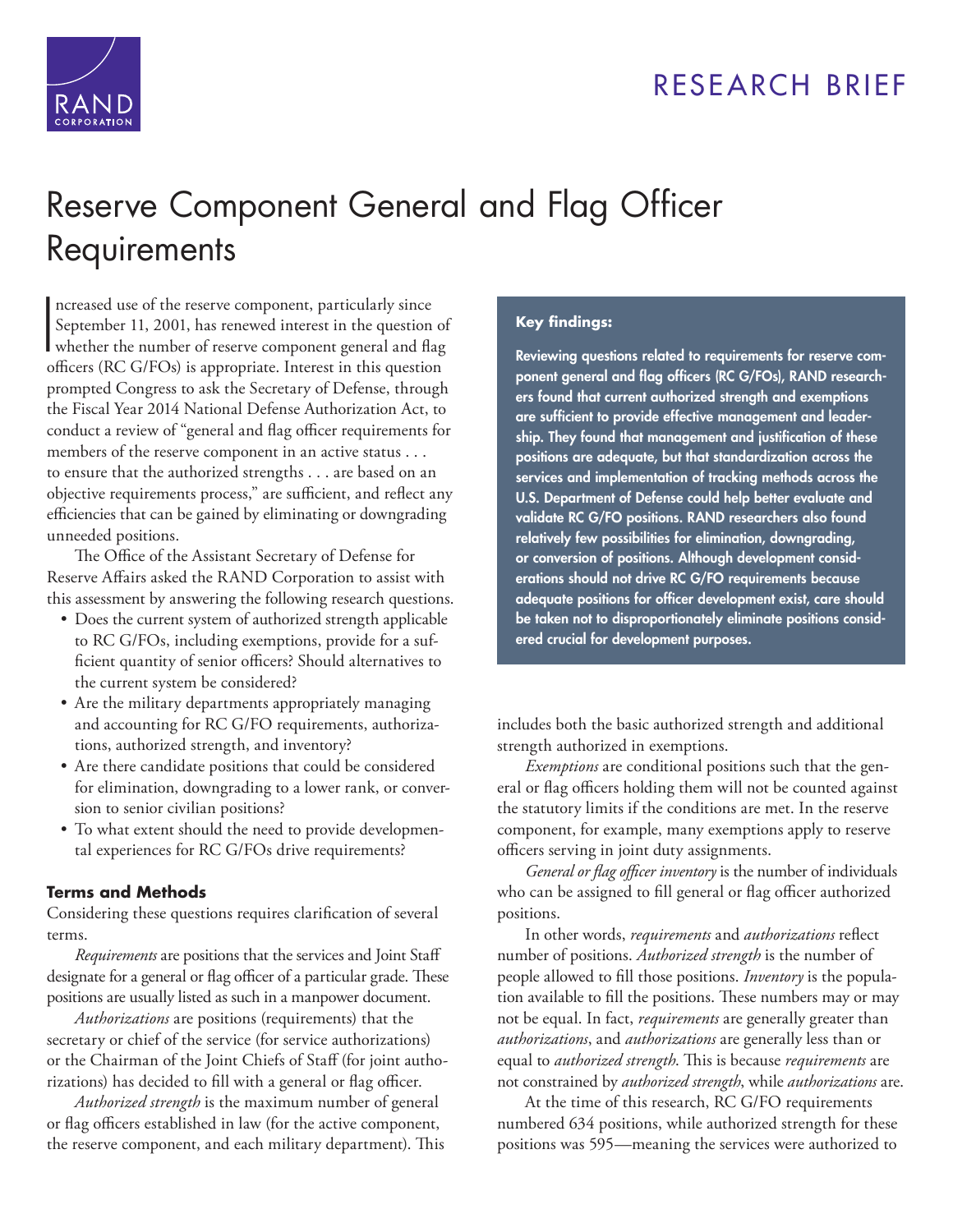fill only 595 of the stated 634 requirements. Generally, the services authorize RC G/FO positions near the limits of their authorized strength, but most of the time they will leave a small number of authorized positions unfilled to give personnel managers flexibility to respond to emerging requirements.

To answer the research questions, RAND researchers gleaned information from a number of sources:

- policy and legal documents guiding the authorizations and management of general and flag officers and positions
- previous studies on the requirements for general and flag officers
- interviews with subject-matter experts and stakeholders
- analysis of data collected from the military services on all RC G/FO positions.

In the remainder of this research brief, we review the results of our research and recommendations to the U.S. Department of Defense (DoD) for further action.

### **Are Authorized Strength and Exemptions Sufficient?**

The services report that RC G/FO authorized strength and exemptions are sufficient to provide effective management and leadership of the reserve component and to fulfill the varied roles in which RC G/FOs serve. The exemptions are necessary to meet the full range of RC G/FO requirements for such roles as performing joint duty, providing National Guard leadership at the state level, and filling skill gaps for general and flag officers in the active component. While particular requirements may be unfilled from time to time, there is no consistent type or set of requirements that the services are unable to fill because of limits on authorized strength.

As a result, the researchers recommend that Congress and DoD maintain the current system of basic authorized strength plus individual exemptions. While the general and flag officer management offices reported that the structure of the current system is complex and difficult to manage, the researchers did not find sufficient evidence to support changes to statute. The current categories of exemptions provide for necessary full-time, developmental, and leadership roles for RC G/FOs and give the services flexibility to use reserve component officers when responding to changing mission needs. A system that eliminated most exemptions and combined those positions into a single pool with the basic authorized strength would remove flexibility that is essential to effective use of these officers.

#### **Are the Services Appropriately Managing and Accounting for RC G/FO Positions?**

The services' current requirements and authorizations processes are objective and able to meet service needs but would benefit

from a systematic, comprehensive review process. The reserve components and joint organizations develop job descriptions for positions that should be filled by a general or flag officer. These consider the nature of the position's duties, magnitude of responsibility, span of control and scope of the resources managed, significance of actions and decisions, and importance of the mission to national security, among other characteristics.

There are no formal, consistent classification standards or guidelines that the services can use and reference. All the general and flag officer management offices claim that the military judgment of service and joint senior leaders is the single most important consideration for creating or validating a general or flag officer position.

RAND researchers found that differences in individual services on the appropriate roles for RC G/FOs could result in inconsistencies when designating these positions. Positions with similar responsibilities can be assigned to individuals at different grades depending on the service, which has the potential to be problematic—for example, when considering reducing RC G/FO positions across the services. The services could benefit from a review and validation of RC G/FO positions that would facilitate better coordination throughout DoD.

The services and the Joint Staff have appropriate and accurate methods for ensuring that they comply with statutory limitations on the number of general and flag officers, both in authorized strength and exemptions. But these methods are inconsistent. It took significant time and effort for RAND researchers to evaluate them and ensure that the services were adhering to statutory limitations and constraints on the use of exemptions.

While the management systems generally work, RAND researchers found opportunities for improvement. The researchers recommend that the Office of the Under Secretary of Defense for Personnel and Readiness (OUSD[P&R]) do the following:

- Develop guidelines for periodically reviewing and validating RC G/FO requirements. Previous studies emphasize the difficulties in determining how positions requiring general or flag officers are designated or how many officers are needed. RAND researchers recommend that OUSD(P&R) develop and release guidelines for evaluating and validating RC G/FO positions. The guidelines should encourage consistency across service and joint positions while recognizing individual mission needs of the services, Joint Chiefs of Staff, Office of the Secretary of Defense, and combatant commands. They should also encourage a formal, visible process for creating or validating general and flag officer positions.
- Institute methods for DoD-wide tracking of RC G/FO authorized strengths. The researchers recommend that OUSD(P&R) institute a departmentwide system for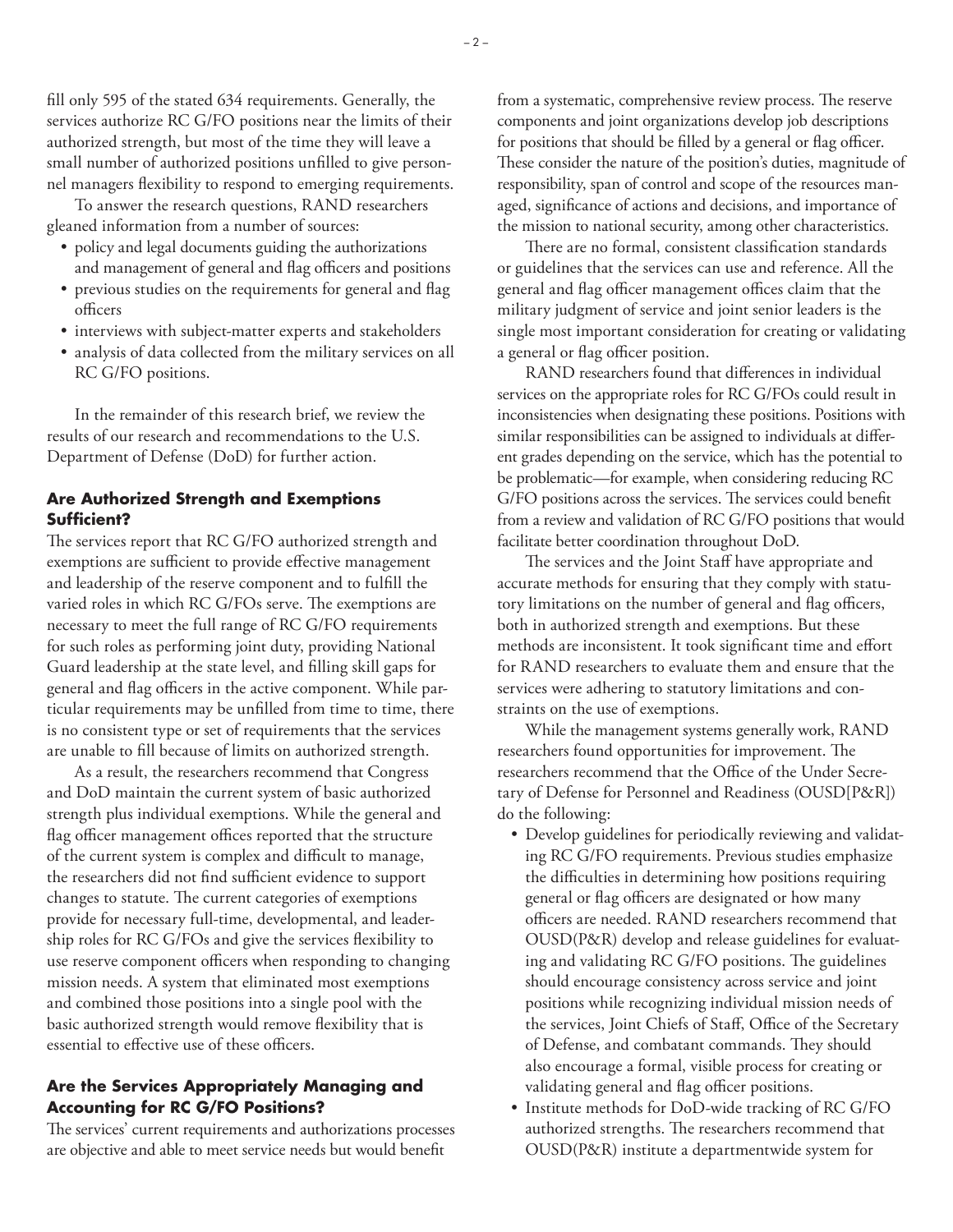- tracking the 422 RC G/FOs provided for under the basic authorization and the individual categories of exemptions. With a common tracking system, OUSD(P&R) can more easily ensure that the number of RC G/FOs does not exceed statutory limitations and more accurately track the use of exemptions over time. A common tracking system should foster increased collaboration between active and reserve component general and flag officer management offices to share best practices in using authorizations and exemptions.
- Resist attempts to link RC G/FO limits to total service or component end strength. The size of the RC G/FO corps should not be tied to fluctuations in end strength or to the use of RC G/FOs in times of war or national emergency. Basing general and flag officer authorized strength on reserve component end strength could limit the use of RC G/FOs where they provide expertise, gain experience, and fill in for the active component but do not lead large numbers of troops. The researchers recommend that OUSD(P&R), the military departments, and the Joint Staff oppose limitations to RC G/FO authorized strengths based on end strength because such limitations would be counterproductive.

#### **Can Positions Be Eliminated, Downgraded, or Converted?**

There are opportunities to gain efficiencies by eliminating or downgrading a limited number of RC G/FO requirements. After evaluating 634 positions, RAND researchers identified between 27 and 95 positions that could be candidates for elimination or downgrading, depending on how stringently the services consider existing requirements. Before taking any action on these positions, however, the military departments should review and revalidate these positions as general or flag officer requirements, because contextual, qualitative, or other information not evident in the researchers' purely analytic process may justify the requirements.

The researchers found very few opportunities for converting RC G/FO requirements to senior civilian positions. The biggest impediment to such conversion is that many of these are part-time positions, making them impractical to fill with civilians. Many RC G/FO positions are also valuable for officer development—in fact, 65 percent of the reserve component positions on general staffs are identified as having value for RC G/FO professional development.

RAND researchers did identify one category of positions mobilization assistants or National Guard assistants—for which the requirement for a general or flag officer needs to be reevaluated. These positions have loosely defined peacetime roles that can be generically described as liaisons between their commands and the reserve components, but their roles

upon mobilization are not well articulated. Therefore, it is difficult to determine when the positions need to be filled by a general or flag officer, whether a lower-ranking officer could satisfactorily perform these roles, or whether the positions should be eliminated. These positions constitute one-third of the RC G/FO requirements, not counting the state adjutants general and assistant adjutants general positions. Establishing overarching service policies and standards that address the expected peacetime and mobilization roles of these assistants could help justify them and assuage concerns. Because most of these positions are filled by individual mobilization augmentees (IMAs),<sup>1</sup> departmentwide guidance on how to use RC G/FO IMAs and the roles they should play would also help justify these requirements.

The RC G/FO requirements that have emerged since the terrorist attacks of September 11, 2001, broadly reflect the needs of the past 15 years. Many of these requirements are closely related to enduring changes in force structure and organization, but others are more closely tied to evolving operational requirements. Such requirements should be reviewed regularly to ensure that limited general and flag officer resources are dedicated to the highest-priority missions.

To better justify existing requirements for RC G/FOs, the researchers recommend the following:

- The services and joint organizations should review positions identified in RAND's analysis to ensure that these remain valid RC G/FO requirements. Those that are no longer valid should be considered for elimination or downgrading.
- OUSD(P&R) should assist the services and the Joint Staff in establishing overarching guidance on how RC G/FO IMAs should be used and the roles they should play. While flexibility to tailor assignments is essential, there should be a common foundation establishing the basis for how all the services employ RC G/FO IMAs.
- OUSD(P&R) should assist the services in establishing guidance regarding the nature of positions described as mobilization assistants or National Guard assistants. There should be a common understanding of the duties and responsibilities associated with such positions both in peacetime and at times of mobilization. Such guidance should assist the services in validating and justifying these positions.
- The services and joint organizations should review RC G/FO requirements established during the past 15 years. Some of these requirements are clearly enduring but

<sup>&</sup>lt;sup>1</sup> DoD Instruction (DoDI) 1235.11 of 2015 provides general guidance on the management of IMAs. According to the instruction, IMAs must be used to "support mobilization requirements, contingency operations, operations other than war, or other specialized or technical requirements." However, the instruction does not specifically address the appropriate roles for IMAs at the rank of general or flag officer.